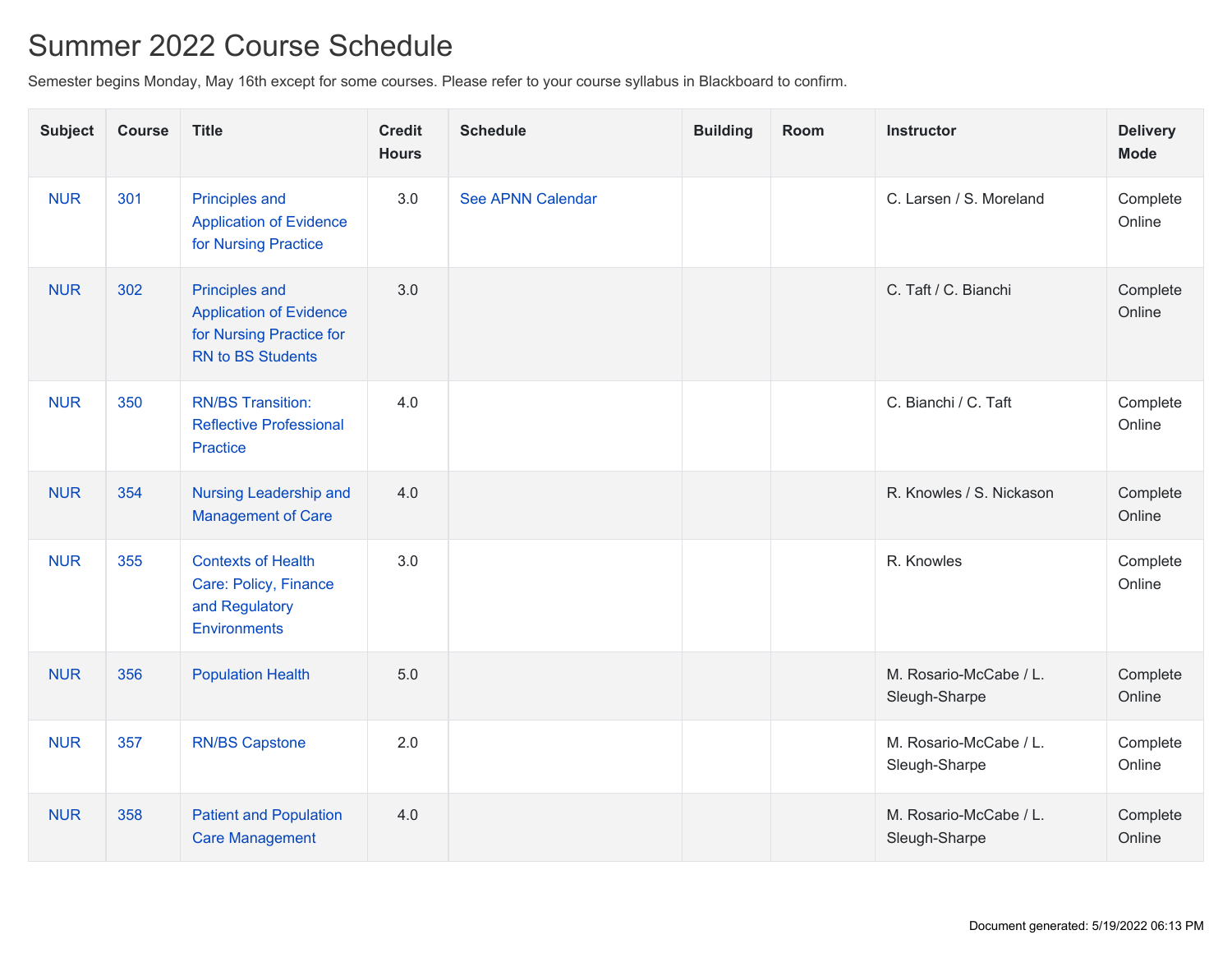| <b>NUR</b> | 362   | <b>Nursing Health</b><br><b>Assessment</b>                                                                         | 3.0 | See APNN Calendar                                                                  | <b>HWH</b> |                    | L. Lee / H. Griffiths                          | In-Person          |
|------------|-------|--------------------------------------------------------------------------------------------------------------------|-----|------------------------------------------------------------------------------------|------------|--------------------|------------------------------------------------|--------------------|
| <b>NUR</b> | 362   | <b>NURSING HEALTH</b><br><b>ASSESSMENT LAB</b>                                                                     | 0.0 | See APNN Calendar                                                                  |            |                    | L. Lee / H. Griffiths                          | In-Person          |
| <b>NUR</b> | 363   | <b>Comprehensive Nursing</b><br><b>Assessment Refresher</b>                                                        | 1.0 | Course begins 5/16 online. On-<br>Campus Intensive (OCI) Friday<br>6/24 at 8-3:50. | <b>HWH</b> | 2W-445             | C. Sellers                                     | Online             |
| <b>NUR</b> | 364   | <b>Biopsychosocial Health</b><br>Assessment of<br><b>Individual and Family</b>                                     | 3.0 |                                                                                    |            |                    | C. Taft / L. Allington                         | Complete<br>Online |
| <b>NUR</b> | 365   | Population and<br><b>Community Health</b><br><b>Nursing</b>                                                        | 3.0 | See APNN Calendar                                                                  | <b>HWH</b> |                    | S. Richards                                    | In-Person          |
| <b>NUR</b> | 370   | Pathophysiology and<br>Pharmacology                                                                                | 6.0 | See APNN Calendar                                                                  | <b>HWH</b> | 1W-510 &<br>1W-216 | L. Rosario-McCabe / B.<br>Caldwell / C. Sander | In-Person          |
| <b>NUR</b> | 371   | <b>Management of Care</b>                                                                                          | 4.0 | See APNN Calendar                                                                  | <b>HWH</b> |                    | C. Dougherty / S. Nickason                     | In-Person          |
| <b>NUR</b> | 372   | <b>Beginning Medical -</b><br><b>Surgical Nursing</b>                                                              | 4.0 | See APNN Calendar                                                                  |            |                    | K. Santory / T. Lambert                        | In-Person          |
| <b>NUR</b> | 372   | <b>BEGINNING MED</b><br><b>SURG NURSING LAB</b>                                                                    | 0.0 | <b>See APNN Calendar</b>                                                           | <b>HWH</b> |                    | K. Santory / T. Lambert                        | In-Person          |
| <b>NUR</b> | 373   | <b>Foundations of Nursing</b><br>Practice                                                                          | 1.0 | See APNN Calendar                                                                  |            |                    | N. Adair                                       | Complete<br>Online |
| <b>NUR</b> | 374-A | <b>Nursing Care and</b><br><b>Health Promotion for</b><br><b>Childbearing Clients and</b><br><b>Their Families</b> | 3.5 | See APNN Calendar                                                                  | <b>HWH</b> |                    | L. Rosario-McCabe / J. Truax                   | In-Person          |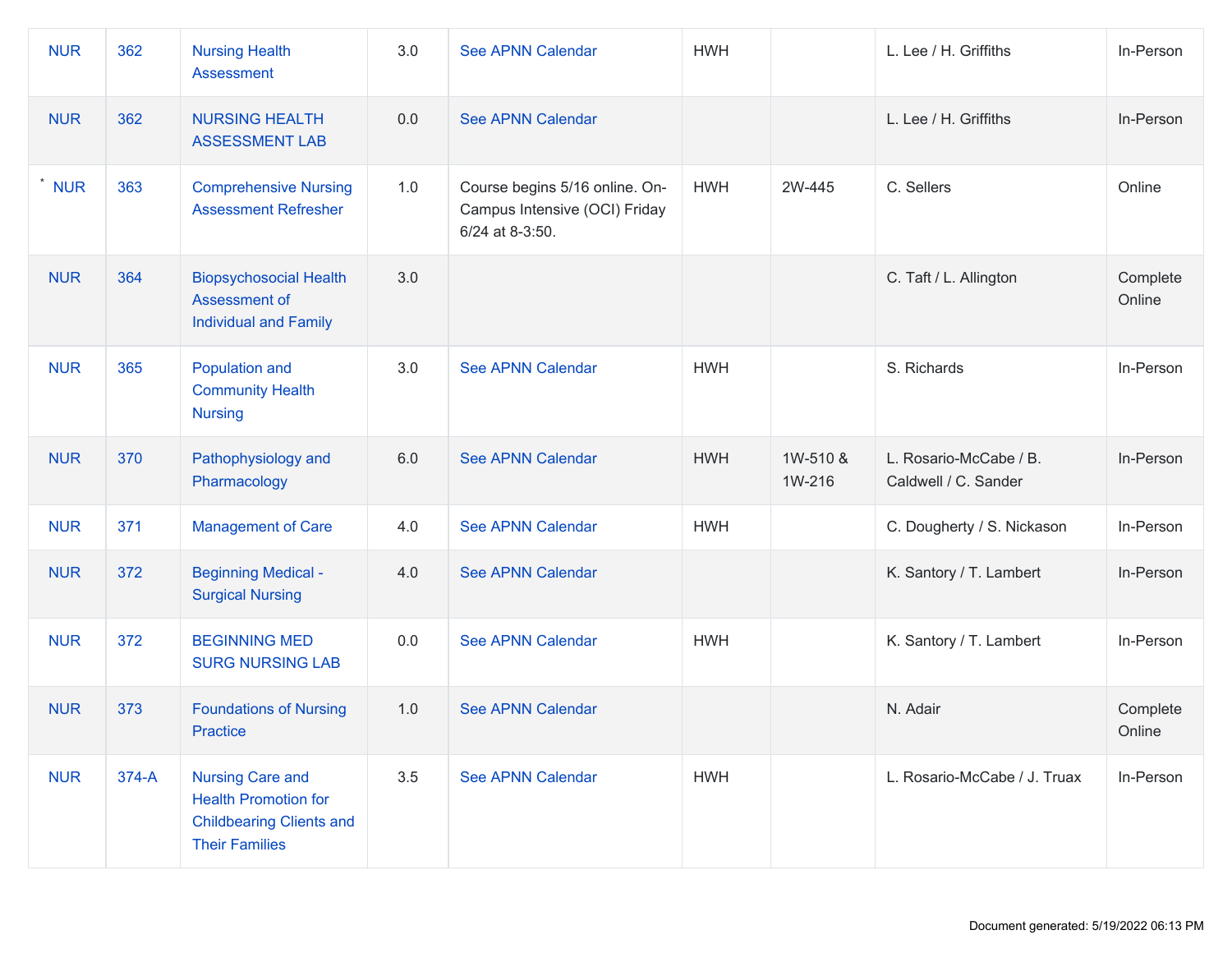| <b>NUR</b> | 374-B | <b>Nursing Care and</b><br><b>Health Promotion for</b><br><b>Pediatric Clients and</b><br><b>Their Families</b> | 3.5 | See APNN Calendar                                                                         | <b>HWH</b> |        | J. Zugnoni / M. Roach     | In-Person          |
|------------|-------|-----------------------------------------------------------------------------------------------------------------|-----|-------------------------------------------------------------------------------------------|------------|--------|---------------------------|--------------------|
| <b>NUR</b> | 375   | <b>Psychiatric/Mental</b><br><b>Health Nursing</b>                                                              | 3.5 | <b>See APNN Calendar</b>                                                                  | <b>HWH</b> |        | A. Haberyan / S. Richards | In-Person          |
| <b>NUR</b> | 376   | Intermediate Medical -<br><b>Surgical Nursing</b>                                                               | 4.0 | See APNN Calendar                                                                         | <b>HWH</b> |        | N. Adair / M. Buschang    | In-Person          |
| <b>NUR</b> | 376   | <b>INTERMED. MED-</b><br><b>SURG NURSING LAB A</b>                                                              | 0.0 | See APNN Calendar                                                                         | <b>HWH</b> |        | N. Adair / M. Buschang    | In-Person          |
| <b>NUR</b> | 376   | <b>INTERMED. MED-</b><br><b>SURG NURSING LAB B</b>                                                              | 0.0 | <b>See APNN Calendar</b>                                                                  | <b>HWH</b> |        | N. Adair / M. Buschang    | In-Person          |
| <b>NUR</b> | 377   | <b>Advanced Medical -</b><br><b>Surgical Nursing</b>                                                            | 7.5 | <b>See APNN Calendar</b>                                                                  | <b>HWH</b> |        | J. Lapinski / J. Waite    | In-Person          |
| <b>NUR</b> | 379   | Nursing Integration and<br><b>Transition in Practice</b>                                                        | 3.0 | <b>See APNN Calendar</b>                                                                  | <b>HWH</b> | 1W-501 | J. Lent                   | In-Person          |
| $^*$ NUR   | 400   | <b>Research Principles for</b><br>Evidence-Based<br>Practice                                                    | 5.0 |                                                                                           |            |        | C. Larsen / J. Oliva      | Complete<br>Online |
| <b>NUR</b> | 401   | <b>The Writing Workshop</b>                                                                                     | 1.0 | Online Zoom course sessions<br>Monday 5/16, and Thursdays<br>6/16 and 7/28 at 8-8:50 p.m. |            |        | R. Wolf / R. Greene       | Complete<br>Online |
| * NUR      | 403   | <b>Ethics and Public Policy</b><br>in the Health Care<br>System                                                 | 3.0 |                                                                                           |            |        | P. Hopkins / I. Garrick   | Complete<br>Online |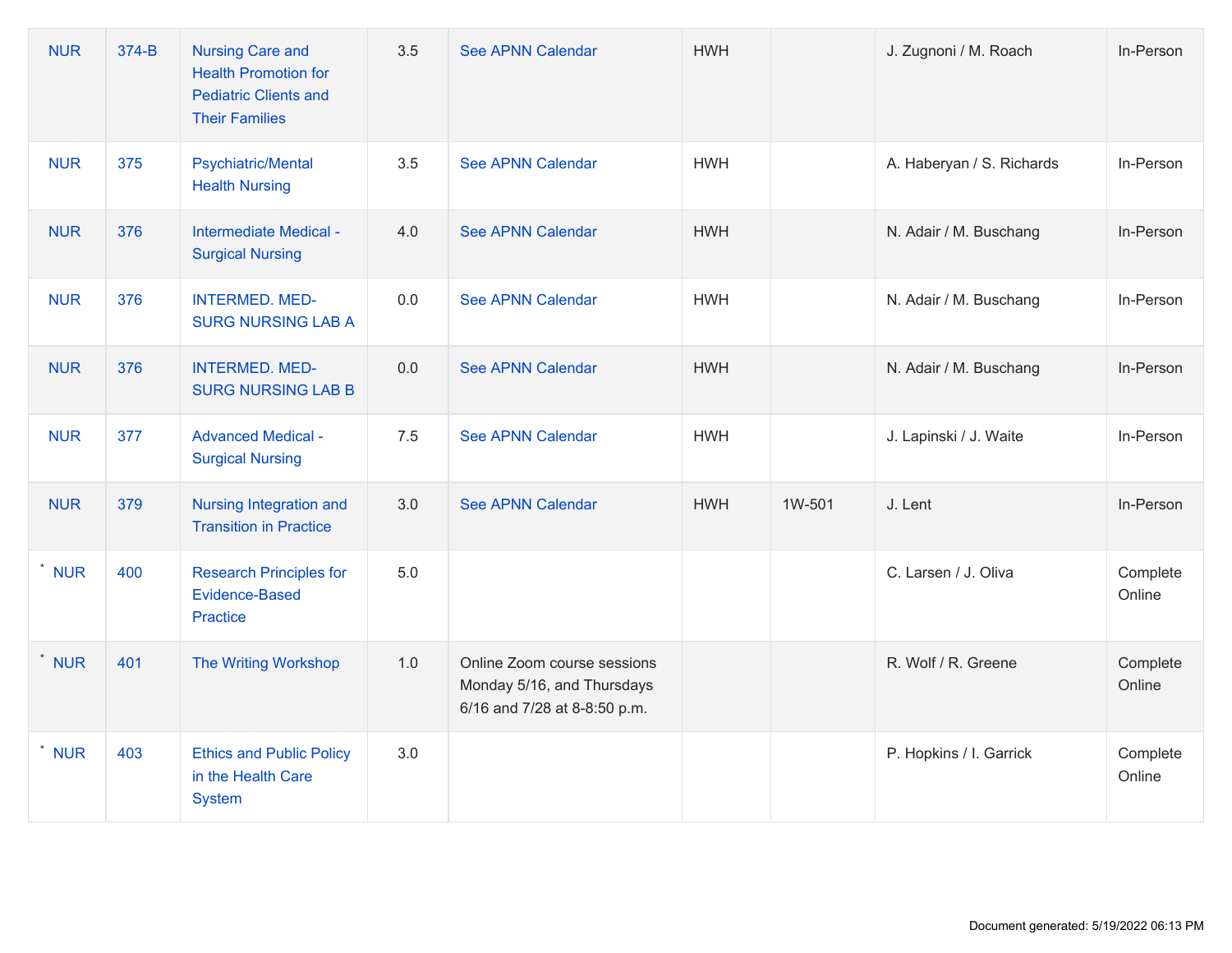| <b>NUR</b> | 407 | <b>Advanced Physiology &amp;</b><br>Pathophysiology           | 5.0 | Online exams Tuesdays 5/31,<br>6/14, 7/5, 7/26, & 8/9 at 4-6:50.<br>Optional online Zoom office<br>hours Tuesdays 5/24, 6/21,<br>7/19, & 8/2 at 12:30-1:30.                                                                                                                                       |            | R. Tucker / L. Paytash  | Complete<br>Online |
|------------|-----|---------------------------------------------------------------|-----|---------------------------------------------------------------------------------------------------------------------------------------------------------------------------------------------------------------------------------------------------------------------------------------------------|------------|-------------------------|--------------------|
| <b>NUR</b> | 414 | <b>Nurse Practitioner</b><br><b>Procedure Lab</b>             | 1.0 | In-person sessions for all<br>registrants Thursdays 5/19 and<br>5/26 at 8-12:00, and Thursday,<br>6/2 at 9-12:00; In addition, in-<br>Person sessions for Primary<br>Care students 6/9, 6/16, 6/23 at<br>8-12:30; In-Person sessions<br>6/9, 6/16, 6/23, 6/30 8-12:00 for<br>Acute Care students. | <b>HWH</b> | E. Palermo / C. Sellers | Hybrid             |
| <b>NUR</b> | 419 | Advanced<br>Pharmacology                                      | 3.0 | Online exams Mondays 6/6,<br>6/27, & 7/25 at 4-6:50, and 8/8<br>at 4-7:50. Optional online Zoom<br>office hours Tuesdays 5/24,<br>6/21, 7/19 & 8/2 at 11-11:50.                                                                                                                                   |            | R. Tucker               | Complete<br>Online |
| <b>NUR</b> | 435 | Pediatric<br>Psychopharmacology                               | 3.0 | Online synchronous sessions<br>Tuesday 6/14 from 12-12:50<br>pm or Wednesday 6/15 from 6-<br>6:50 PM AND Tuesday 7/12<br>from 12-12:50 pm or<br>Wednesday 7/13 from 6-6:50<br>pm. Note that students will<br>attend EITHER 6/14 or 6/15<br>AND EITHER 7/12 or 7/13.                               |            | A. Vierhile             | Complete<br>Online |
| <b>NUR</b> | 449 | <b>Women's Health Care</b><br>for Primary Care<br>Generalists | 3.0 | In-person Mondays at 3-6:50.                                                                                                                                                                                                                                                                      | <b>HWH</b> | J. Tuttle / L. Paytash  | Hybrid             |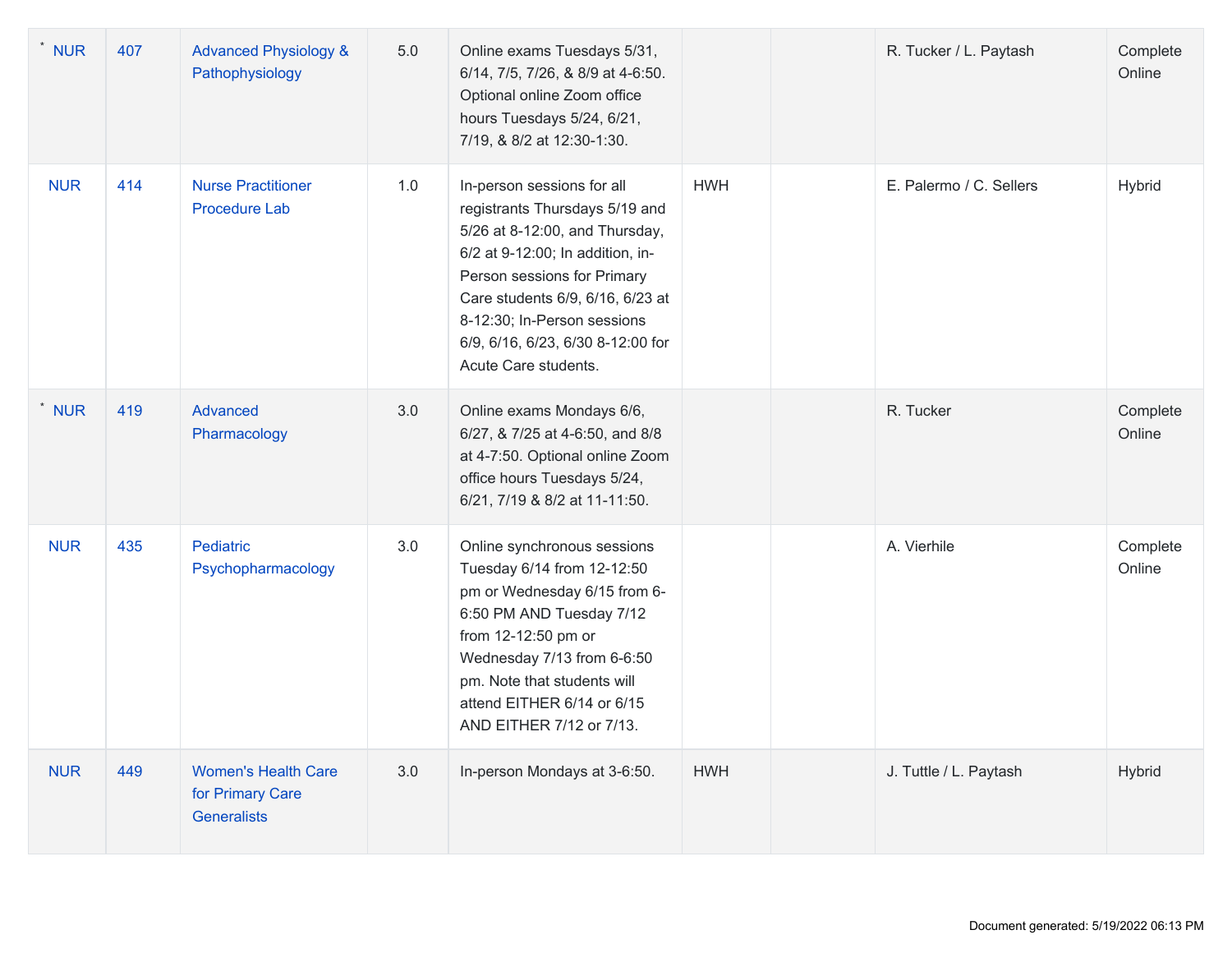| <b>NUR</b> | 455 | <b>Theoretical Frameworks</b><br>for Advanced<br><b>Psychiatric Nursing</b><br>Practice                               | 3.0 |                                                                                                             |            |                    | J. Bartlett / I. Garrick                   | Complete<br>Online       |
|------------|-----|-----------------------------------------------------------------------------------------------------------------------|-----|-------------------------------------------------------------------------------------------------------------|------------|--------------------|--------------------------------------------|--------------------------|
| <b>NUR</b> | 456 | <b>Practicum in Advanced</b><br><b>Family Psychiatric</b><br><b>Mental Health Nurse</b><br><b>Practitioner Role I</b> | 3.0 | Online synchronous sessions<br>Thursdays 5/19, 6/2, 6/16;<br>6/30, 7/14, 7/28, & 8/11 at<br>8:30-10:30 a.m. |            |                    | J. Mitchell / J. Bartlett / A.<br>Haberyan | Complete<br>Online       |
| <b>NUR</b> | 459 | Individual<br><b>Psychotherapy Across</b><br>the Lifespan II                                                          | 3.0 |                                                                                                             |            |                    | S. Blaakman / A. Haberyan                  | Complete<br>Online       |
| <b>NUR</b> | 564 | Quality, Safety and<br><b>Informatics</b>                                                                             | 4.0 | In-person sessions Thursdays<br>5/19, 6/2, 6/30, 7/21 and 8/11<br>at 4:30-7:20                              | <b>HWH</b> | 1W-502 &<br>1W-501 | A. Leonhardt Caprio / A. Tatro             | Hybrid                   |
| <b>NUR</b> | 572 | Appraisal and<br><b>Application of Evidence</b><br>in Healthcare                                                      | 3.0 | In-person sessions<br>Wednesdays 5/25, 6/8, 7/6 and<br>8/3 at 4-6:50                                        | <b>HWH</b> | 1W-501             | M. Stanek / S. Moreland                    | Hybrid                   |
| <b>NUR</b> | 574 | <b>Project Management for</b><br><b>Systems Innovation</b>                                                            | 3.0 | In-person session Wednesdays<br>6/1, 6/22, 7/13 and 7/27 at 5-<br>7:50                                      | <b>HWH</b> | 1W-501             | S. Ciurzynski                              | Hybrid                   |
| <b>NUR</b> | 578 | <b>DNP Practicum III</b>                                                                                              | 0.0 | In-person sessions<br>Wednesdays 6/22 and 7/20 at<br>4-6:50                                                 | <b>HWH</b> | 2W-213             | S. Moreland                                | Hybrid                   |
| * NSG      | 301 | Writing with Confidence,<br>Clarity, and Style                                                                        | 3.0 |                                                                                                             |            |                    | C. Barth (Pita) / R. Greene                | Complete<br>Online       |
| <b>NSG</b> | 305 | <b>Growth &amp; Development</b><br>through the Life Span                                                              | 3.0 |                                                                                                             |            |                    | V. Hernandez                               | Fast-Track<br>Self-Paced |
| <b>NSG</b> | 309 | Microbiology and<br><b>Application to Health</b>                                                                      | 3.0 |                                                                                                             |            |                    | <b>B.</b> Pettersson                       | Fast-Track<br>Self-Paced |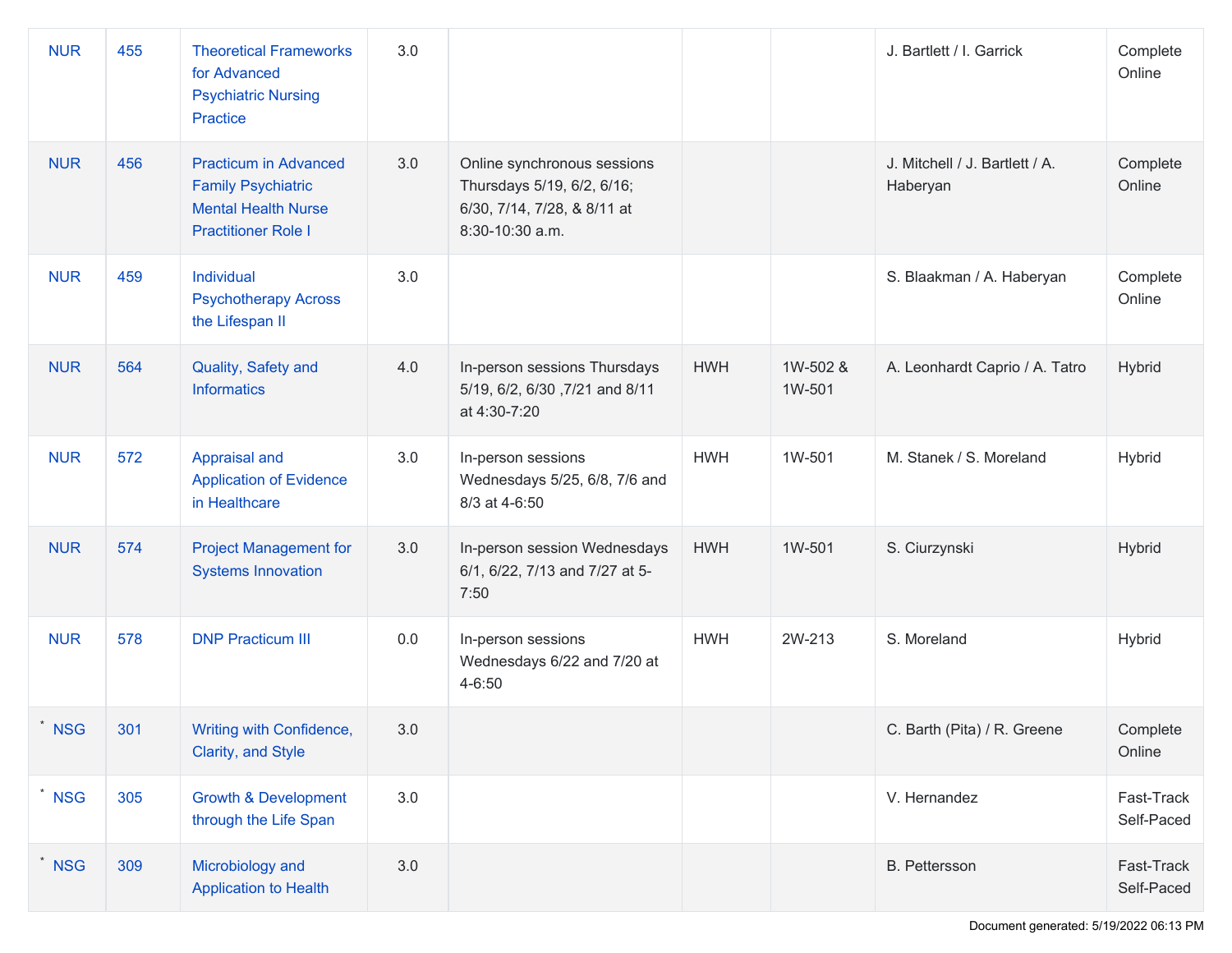| *E NSG                | 310 | <b>Nutrition and Health</b>                                                              | 3.0 |  | N. Wixom                    | Fast-Track<br>Self-Paced |
|-----------------------|-----|------------------------------------------------------------------------------------------|-----|--|-----------------------------|--------------------------|
| *E NSG                | 311 | <b>Statistics for Evidence</b><br><b>Based Practice in the</b><br><b>Health Sciences</b> | 3.0 |  | D. Dzikowicz                | Fast-Track<br>Self-Paced |
| $^*$ NSG              | 312 | Human Anatomy &<br>Physiology I and<br><b>Application to Health</b>                      | 3.0 |  | H. Markham                  | Fast-Track<br>Self-Paced |
| $*$ NSG               | 313 | <b>Human Anatomy &amp;</b><br>Physiology II and<br><b>Application to Health</b>          | 3.0 |  | J. Prutsman-Pfeiffer        | Fast-Track<br>Self-Paced |
| $\star$<br><b>NSG</b> | 315 | Microbiology Lab for the<br><b>Health Sciences</b>                                       | 1.0 |  | B. Pettersson / H. Goetzman | Fast-Track<br>Self-Paced |
| $*$ NSG               | 322 | Anatomy and<br>Physiology Lab I for the<br><b>Health Sciences</b>                        | 1.0 |  | H. Markham                  | Fast-Track<br>Self-Paced |
| * NSG                 | 323 | Anatomy and<br>Physiology Lab II for the<br><b>Health Sciences</b>                       | 1.0 |  | J. Prutsman-Pfeiffer        | Fast-Track<br>Self-Paced |
| *E NSG                | 378 | <b>Genetics</b>                                                                          | 3.0 |  | D. Dzikowicz                | Complete<br>Online       |
| *E NSG                | 398 | <b>Special Topics</b><br><b>History of Pandemics</b>                                     | 3.0 |  | M. Rosario-McCabe           | Complete<br>Online       |
| *E NSG                | 409 | <b>Clinician's Guide to</b><br><b>Weight Management &amp;</b><br><b>Nutrition</b>        | 3.0 |  | N. Wixom                    | Complete<br>Online       |
| *E NSG                | 429 | Diversity and Equity in<br><b>Health Care</b>                                            | 3.0 |  | K. Hocker                   | Complete<br>Online       |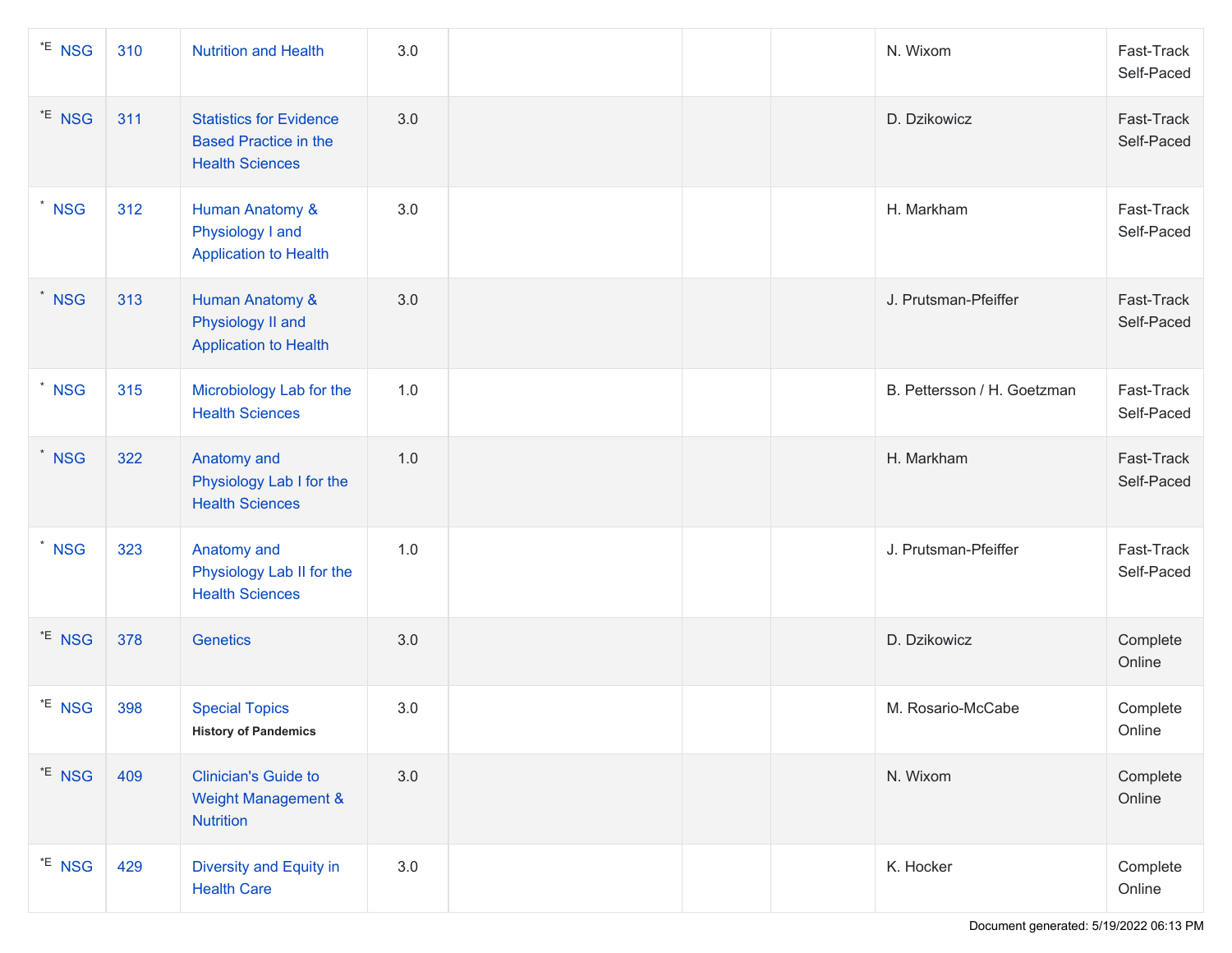| <b>NSG</b> | 488   | <b>Registered Nurse First</b><br><b>Assistant Theory,</b><br>Practice, and Clinical<br>Practicum | 6.0 | Online synchronous sessions<br>Wednesdays 6/8, 6/15, 6/29,<br>and 7/6 at 4-5:50. In-person<br>skills and simulation day is 7/20<br>at 8-5 pm | Medical<br>Center |                | M. Chennell / D. Steo                           | Online             |
|------------|-------|--------------------------------------------------------------------------------------------------|-----|----------------------------------------------------------------------------------------------------------------------------------------------|-------------------|----------------|-------------------------------------------------|--------------------|
| <b>NLX</b> | 417   | <b>Teaching and Learning</b><br>in Nursing                                                       | 3.0 | Online synchronous sessions<br>Wednesdays 4-6:50                                                                                             |                   |                | T. Serwetnyk / J. Lent                          | Complete<br>Online |
| <b>NLX</b> | 420   | Theory & Evidence<br><b>Based Practice in</b><br><b>Nursing Education</b>                        | 4.0 |                                                                                                                                              |                   |                | C. Larsen / M. Stanek / J.<br>Gomulak-Cavicchio | Hybrid             |
| <b>NLX</b> | 422   | <b>Health Assessment for</b><br><b>Nurse Leaders and</b><br><b>Educators</b>                     | 3.0 | Online synchronous session<br>Thursday 5/19 at 5-6:50. In-<br>Person sessions on Thursdays<br>7/14 at 3-6:50pm and 7/21 at 9-<br>2:00pm      | <b>HWH</b>        | <b>ELR 1-8</b> | K. Burke / L. Lee                               | Hybrid             |
| <b>NLX</b> | 426   | Curriculum<br>Development and<br><b>Course Design</b>                                            | 4.0 | Online synchronous sessions<br>Wednesdays 5/18, 5/25, 6/1,<br>6/8; 6/15, 6/22, 6/29, and 7/6 at<br>4-5:50.                                   |                   |                | J. Gomulak-Cavicchio                            | Complete<br>Online |
| <b>NLX</b> | 464-1 | Quality & Safety for the<br><b>Healthcare Leader</b>                                             | 3.0 | Online synchronous sessions<br>Tuesdays 5/17, 5/31, 6/14,<br>6/21, 6/28, 7/19, and 8/2 at 5-<br>7:50                                         |                   |                | D. Burgen / M. Evans                            | Complete<br>Online |
| <b>NLX</b> | 464-2 | Quality & Safety for the<br><b>Healthcare Leader</b>                                             | 3.0 | Online synchronous sessions<br>Thursdays 5/19, 6/2, 6/16,<br>6/23, 6/30, 7/21, and 8/4 at 5-<br>7:50                                         |                   |                | D. Burgen / M. Evans                            | Complete<br>Online |
| <b>NLX</b> | 467   | <b>Population Health</b>                                                                         | 3.0 | Online synchronous sessions<br>Mondays 5/16, 5/23, 6/6, 6/13,<br>6/27, 7/11, 7/18, 8/1, and 8/8 at<br>$5 - 6:50.$                            |                   |                | T. Green                                        | Complete<br>Online |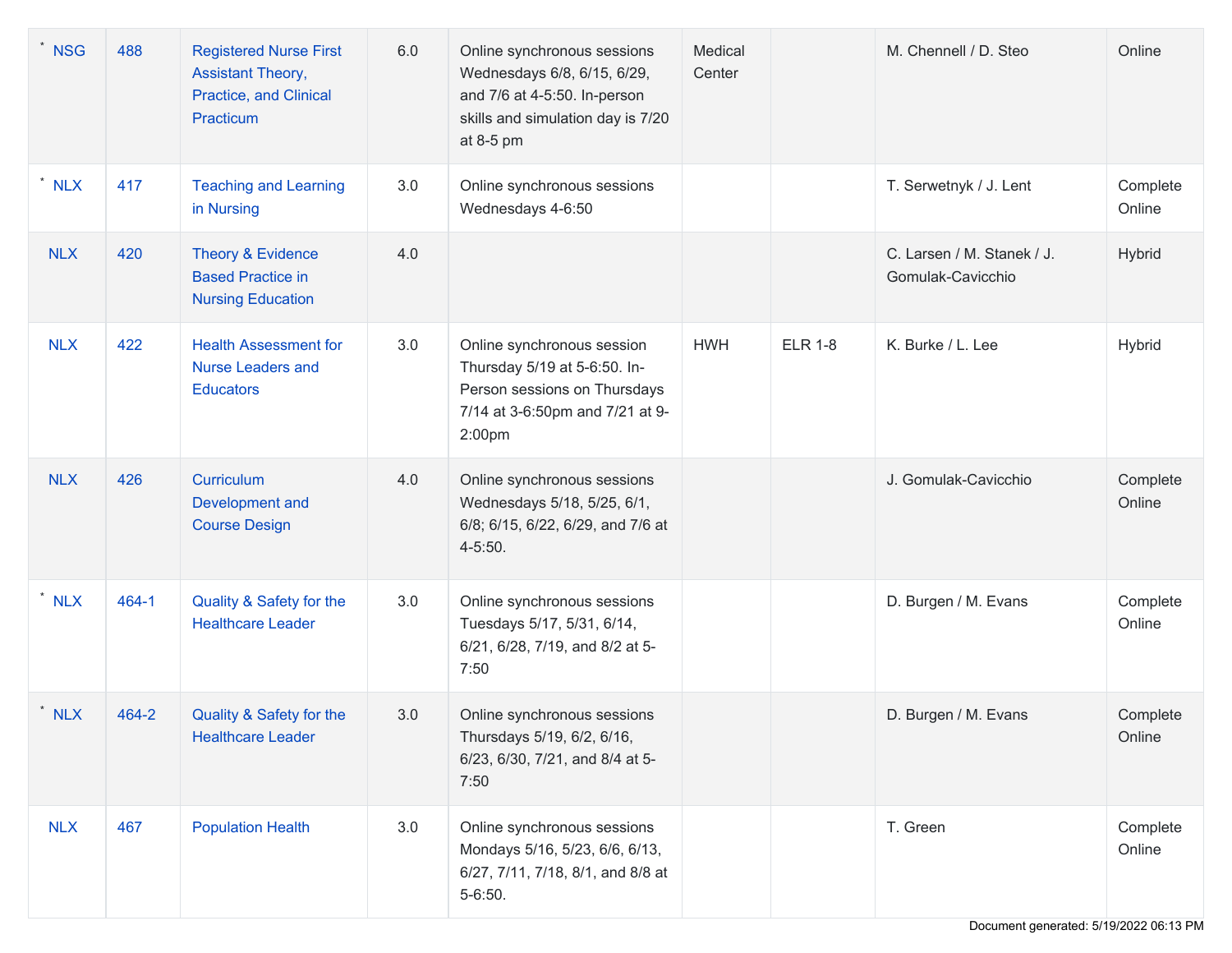| <b>NLX</b> | 470 | <b>Foundations of</b><br><b>Healthcare Leadership</b>           | 4.0 | Online synchronous sessions<br>Wednesdays 5/25, 6/1, 6/15,<br>6/22, 6/29, 7/13, 7/27, 8/10 at<br>$5 - 7:50$ | L. Schmitt                       | Complete<br>Online |
|------------|-----|-----------------------------------------------------------------|-----|-------------------------------------------------------------------------------------------------------------|----------------------------------|--------------------|
| <b>NLX</b> | 471 | Trends in Health<br>Economics, Policy and<br><b>Regulations</b> | 4.0 | Online synchronous sessions<br>on Tuesdays 5/17, 5/24, 6/7;<br>6/14, 6/21, 6/28, 7/19, and 8/9<br>at 5-8:50 | I. Boyce / L. Brophy / D. Burgen | Complete<br>Online |
| <b>EDU</b> | 497 | Teaching & Learning in<br><b>Higher Education</b>               | 3.0 | See Warner School Course<br><b>Schedule</b>                                                                 |                                  | Complete<br>Online |

## 5/13/2022

\* Open to non-matriculated students. Note that no more than 12 undergraduate or 10 graduate credits taken as a non-matriculated student can be transferred to a program. <sup>E</sup> This course may be used as elective credit.

For information on course textbooks, visit <http://urmc.bncollege.com> HWH = Helen Wood Hall

## **DELIVERY MODE**

| Complete Online                                      | 100% of class is delivered via distance ed. All class work, including exams, is online. No requirement for student to visit physical location of instruction.                                                                                                                                                             |
|------------------------------------------------------|---------------------------------------------------------------------------------------------------------------------------------------------------------------------------------------------------------------------------------------------------------------------------------------------------------------------------|
| <b>Fast Track/Self-</b><br>Paced<br>(Correspondence) | 1) instructional materials electronically including exams, 2) Interaction between instructor and student is limited, not regular and primarily initiated by<br>student. Self-paced, fully online course completed independently by following sequenced online learning activities, and offered at a reduced tuition cost. |
| <b>Hybrid</b>                                        | More than 30% but less than 80% of class is delivered via distance ed. Course requires attendance at location of instruction for purposes integral to<br>completion of the class.                                                                                                                                         |
| In-Person                                            | The majority of instruction occurs in-person, with no more than 30% of instruction delivered via distance technologies.                                                                                                                                                                                                   |